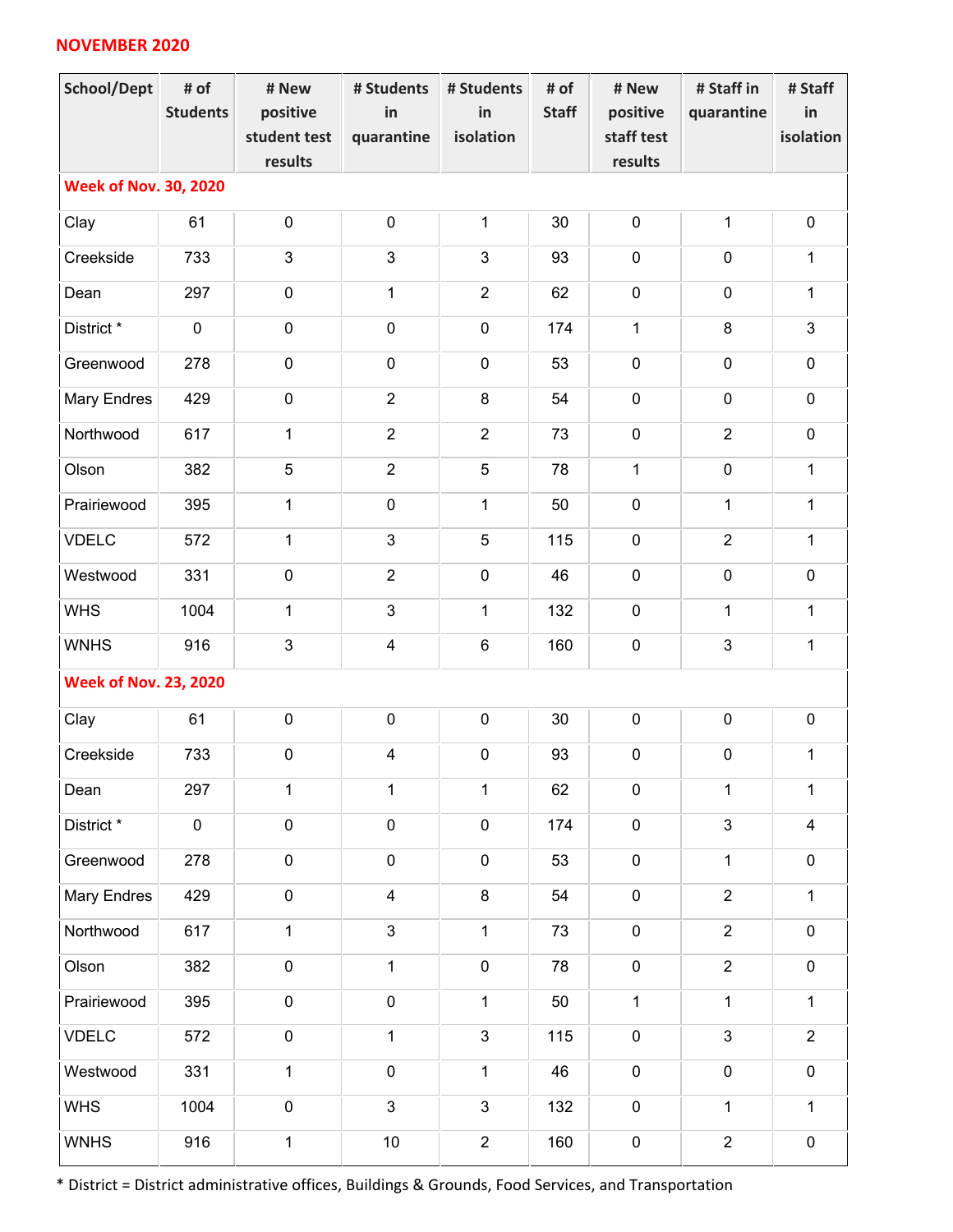| <b>School/Dept</b>           | # of                        | # New          | # Students      | # Students     | # of         | # New          | # Staff in     | # Staff        |  |  |
|------------------------------|-----------------------------|----------------|-----------------|----------------|--------------|----------------|----------------|----------------|--|--|
|                              | <b>Students</b>             | positive       | in              | in             | <b>Staff</b> | positive       | quarantine     | in             |  |  |
|                              |                             | student test   | quarantine      | isolation      |              | staff test     |                | isolation      |  |  |
|                              |                             | results        |                 |                |              | results        |                |                |  |  |
| <b>Week of Nov. 16, 2020</b> |                             |                |                 |                |              |                |                |                |  |  |
| Clay                         | 64                          | $\pmb{0}$      | $\pmb{0}$       | $\pmb{0}$      | 30           | $\pmb{0}$      | $\pmb{0}$      | $\mathbf{1}$   |  |  |
| Creekside                    | 737                         | $\pmb{0}$      | 10              | $\mathbf{1}$   | 93           | $\pmb{0}$      | $\overline{2}$ | $\pmb{0}$      |  |  |
| Dean                         | 297                         | $\pmb{0}$      | $\overline{2}$  | 1              | 62           | $\pmb{0}$      | $\pmb{0}$      | $\mathbf{1}$   |  |  |
| District*                    | $\mathbf 0$                 | $\pmb{0}$      | $\pmb{0}$       | $\pmb{0}$      | 174          | $\pmb{0}$      | $\mathfrak{S}$ | $\mathbf{1}$   |  |  |
| Greenwood                    | 263                         | $\pmb{0}$      | $\mathbf 0$     | $\pmb{0}$      | 53           | $\pmb{0}$      | $\mathbf{1}$   | $\pmb{0}$      |  |  |
| <b>Mary Endres</b>           | 429                         | $\pmb{0}$      | $\overline{2}$  | $\,6\,$        | 54           | $\pmb{0}$      | $\overline{2}$ | $\pmb{0}$      |  |  |
| Northwood                    | 617                         | 3              | 5               | $\overline{2}$ | 73           | $\mathbf 0$    | $\mathbf{1}$   | $\pmb{0}$      |  |  |
| Olson                        | 383                         | $\pmb{0}$      | $\mathbf{1}$    | 1              | 78           | $\mathbf{1}$   | $\mathbf 0$    | $\overline{2}$ |  |  |
| Prairiewood                  | 395                         | $\mathbf{1}$   | $\overline{2}$  | $\mathbf{1}$   | 50           | $\pmb{0}$      | $\overline{2}$ | $\mathbf{1}$   |  |  |
| <b>VDELC</b>                 | 572                         | $\overline{2}$ | 5               | $\mathfrak{B}$ | 115          | $\pmb{0}$      | $\overline{4}$ | $\mathfrak{S}$ |  |  |
| Westwood                     | 331                         | $\mathbf{1}$   | $\pmb{0}$       | $\mathbf{1}$   | 46           | $\mathbf{1}$   | $\pmb{0}$      | $\pmb{0}$      |  |  |
| <b>WHS</b>                   | 1004                        | $\overline{2}$ | $\mathfrak{S}$  | $\overline{2}$ | 132          | $\pmb{0}$      | $\mathfrak{S}$ | $\pmb{0}$      |  |  |
| <b>WNHS</b>                  | 916                         | $\mathbf{1}$   | 10              | $\mathbf 1$    | 160          | $\pmb{0}$      | $\mathbf{1}$   | $\pmb{0}$      |  |  |
|                              | <b>Week of Nov. 9, 2020</b> |                |                 |                |              |                |                |                |  |  |
| Clay                         | 64                          | $\pmb{0}$      | $\pmb{0}$       | $\pmb{0}$      | 30           | $\pmb{0}$      | $\pmb{0}$      | $\overline{2}$ |  |  |
| Creekside                    | 737                         | $\mathbf 1$    | 11              | $\mathbf{1}$   | 93           | $\pmb{0}$      | $\mathbf 1$    | $\pmb{0}$      |  |  |
| Dean                         | 298                         | $\mathbf{1}$   | $\mathbf{1}$    | $\mathbf{1}$   | 62           | $\pmb{0}$      | $\mathbf{1}$   | $\overline{2}$ |  |  |
| District *                   | $\mathbf 0$                 | $\pmb{0}$      | $\pmb{0}$       | $\pmb{0}$      | 174          | $\pmb{0}$      | $\overline{2}$ | $\overline{2}$ |  |  |
| Greenwood                    | 278                         | $\mathbf{1}$   | $\overline{2}$  | $\mathfrak{Z}$ | 53           | $\pmb{0}$      | $\overline{2}$ | $\pmb{0}$      |  |  |
| <b>Mary Endres</b>           | 430                         | $\pmb{0}$      | $\overline{2}$  | $\overline{5}$ | 54           | $\mathbf{1}$   | $\mathfrak{S}$ | $\mathbf{1}$   |  |  |
| Northwood                    | 617                         | $\overline{2}$ | 13              | $\overline{2}$ | 73           | $\pmb{0}$      | $\mathbf{1}$   | $\pmb{0}$      |  |  |
| Olson                        | 382                         | $\pmb{0}$      | $\pmb{0}$       | $\mathbf{1}$   | 79           | $\pmb{0}$      | $\pmb{0}$      | $\overline{2}$ |  |  |
| Prairiewood                  | 395                         | $\mathbf{1}$   | $\overline{2}$  | $\mathbf{1}$   | 50           | $\mathbf{1}$   | $\pmb{0}$      | $\mathbf{1}$   |  |  |
| <b>VDELC</b>                 | 564                         | $\mathbf{1}$   | $5\phantom{.0}$ | 15             | 100          | $\overline{2}$ | $\mathbf{1}$   | $\overline{2}$ |  |  |
| Westwood                     | 331                         | $\mathbf{1}$   | $\mathbf{1}$    | $\mathbf{1}$   | 46           | $\pmb{0}$      | $\overline{2}$ | $\pmb{0}$      |  |  |
| <b>WHS</b>                   | 1004                        | $\mathbf{1}$   | 14              | $\mathbf{1}$   | 132          | $\mathbf{1}$   | $\mathbf{1}$   | $\mathbf{1}$   |  |  |
| <b>WNHS</b>                  | 916                         | $\mathbf 1$    | 8               | 11             | 160          | $\pmb{0}$      | $\mathbf{1}$   | $\pmb{0}$      |  |  |

\* District = District administrative offices, Buildings & Grounds, Food Services, and Transportation